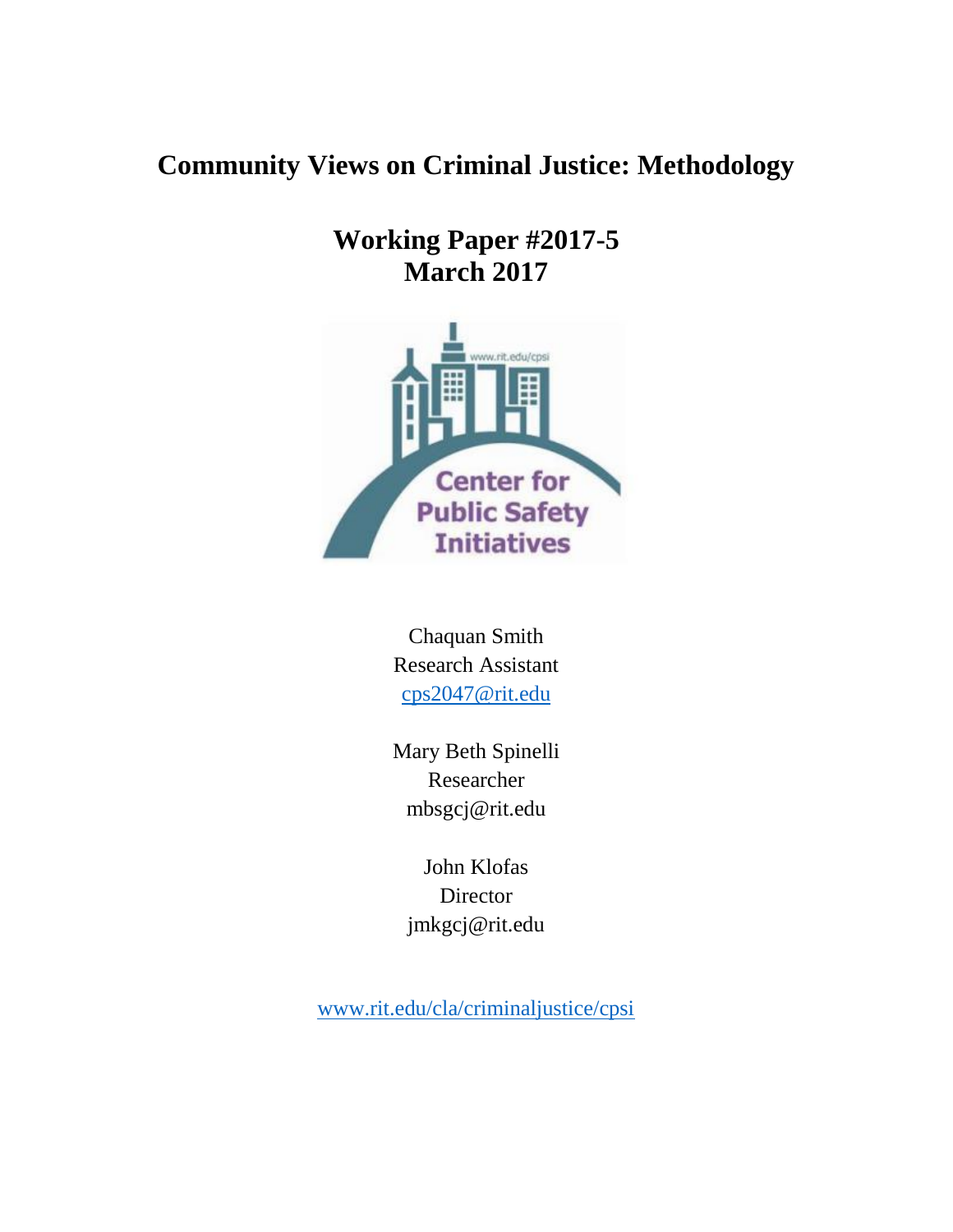The Center for Public Safety Initiatives' (CPSI) Community Views on Criminal Justice project examines public perceptions of the local justice system and police-community relations in Rochester, NY. Different stakeholder groups in the community have been interviewed across multiple focus groups so that a cross section of opinions can be described around issues related to procedural justice and police-community relations. This paper will review the methodology for the Community Views on Criminal Justice Project.

## **Background**

The Community Views of Criminal Justice project aims to keep "the pulse" of the current climate of police-community relations. The results are provided to law enforcement and court system administrators to help inform Rochester's Gun Involved Violence Elimination (GIVE) Initiative. The GIVE Initiative works state-wide to implement evidence-based practices to reduce gun violence incidents, and is funded through the New York State Department of Criminal Justice Services (DCJS). The purpose of the Community Views project is to describe the groups' opinions and make recommendations to improve relations between the local criminal justice system and community.

The project applies procedural justice theory: that fairness and understanding around the decision-making process will lead to greater compliance with authority. Law professor Dr. Tom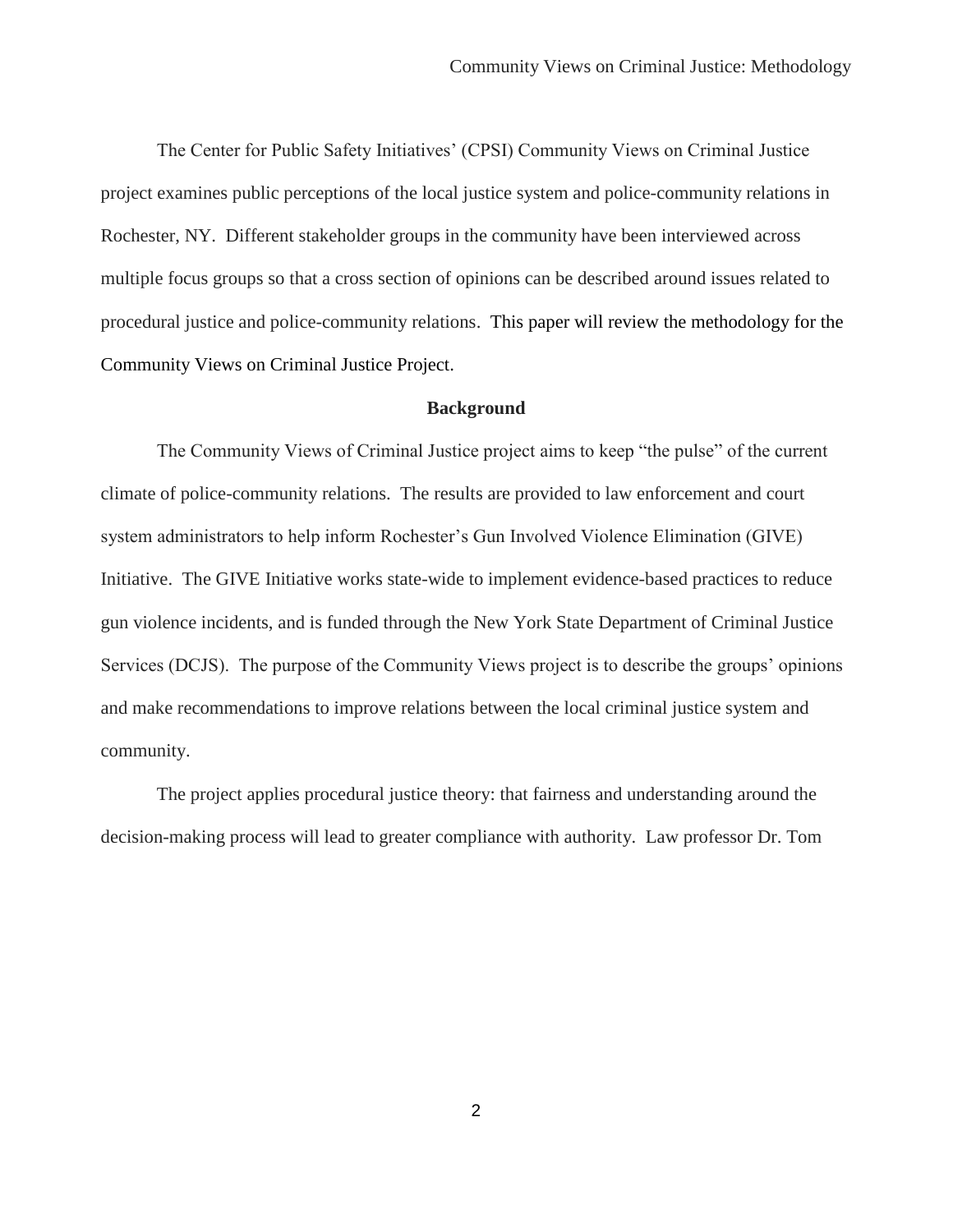Tyler (2014) describes procedural justice for policing as categorized into four crucial principles:

- 1. People want to be heard.
- 2. The authority figure should have objectivity.
- 3. Citizens want to be treated with dignity and respect.
- 4. People want to trust the individual officer's intent.

For more information on procedural justice, please see the *Overview of Procedural Justice* paper (Klofas and Smith, 2017) in the Community Views on Criminal Justice series.

## **Methods**

# **Group Feedback Analysis**

This study gathers data on local community members' views of policing and the criminal justice system. Questions in the study are framed around the procedural justice ideas of objectivity, fairness and respect, trust, and the desire to be heard. Each procedural justice element is based on a person's experiences, culture, neighborhood, and other factors. To gauge the opinion of the community on these issues, this study must account for each groups' frame of reference.

A strong methodology for bringing forth different frames of references is group feedback analysis. Group feedback analysis is a multi-dimensional approach to the measurement of attitudes (Heller, 1969). There are three parts to this method: a questionnaire, feedback questions, and discussion. The questionnaires gather quantitative data related to the hypothesis of the study. The second part shows the group results of their questionnaires and poses questions to the group. The third stage uses the discussion to bring forth more in-depth information. The second and third stages assess the meaning of the questionnaire results by exploring why participants answered the way they did and their attitudes towards the topic. The use of group feedback analysis allows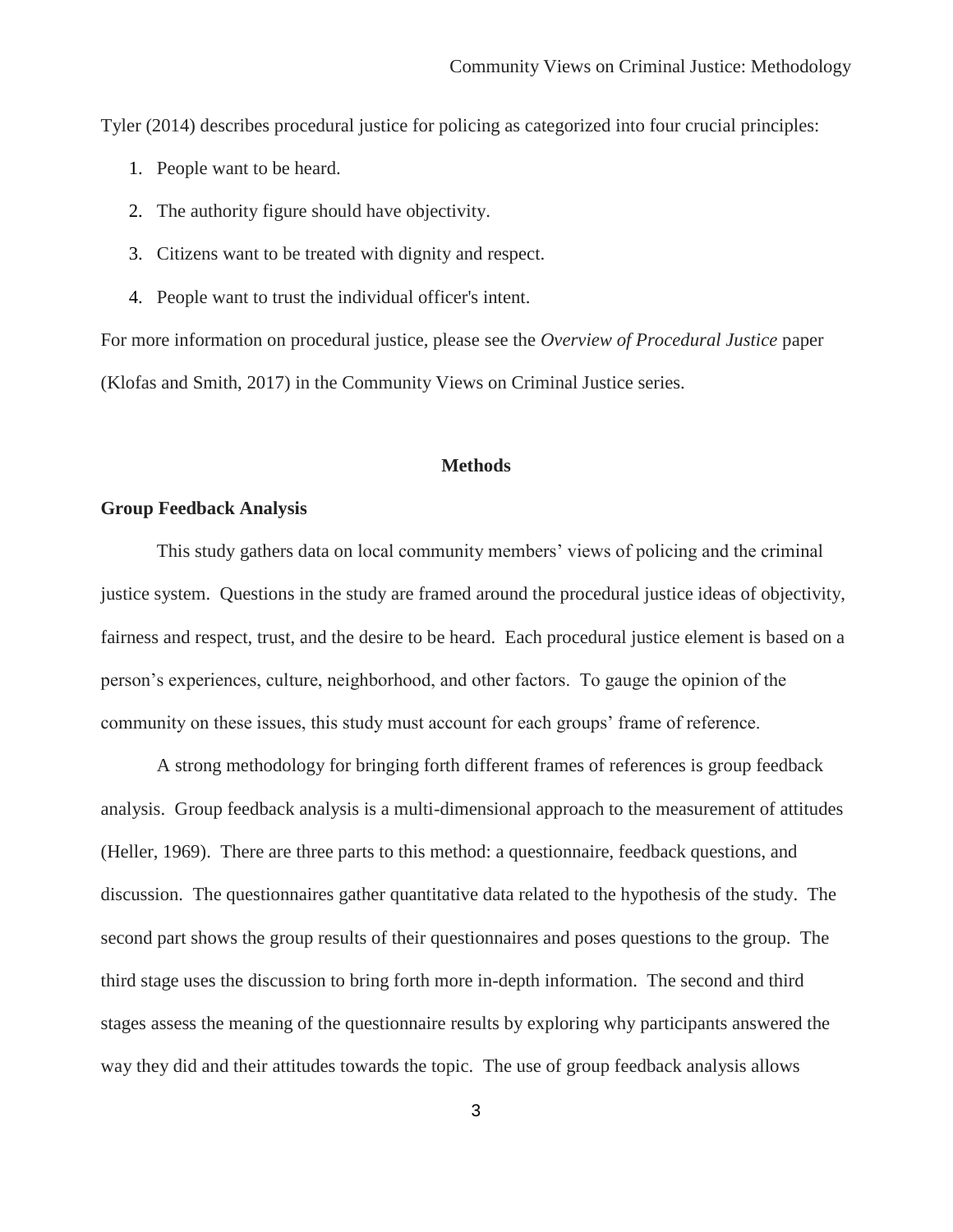researchers to explore the deeper meaning of why community members believe what they do about police-community relations. In the community views project, focus groups are used to conduct the group feedback analysis.

#### **Questionnaire**

Questions in the study are framed around the procedural justice ideas of objectivity, fairness and respect, trust, and the desire to be heard. There are eleven questions clustered into the following categories: interactions with the police, safety, community concerns, trust/respect/fairness, and body-worn cameras. See Appendix A for a list of the survey questions.

#### **Sampling**

The Community Views on Criminal Justice project uses group level analysis. Participants of the study are various Rochester city-based community groups that have organized around a shared purpose such as business interests, age-based groups, or a common residential area. Each group is homogeneous in terms of why the participants choose to form a group.

CPSI identified groups to survey then worked with a contact who is part of the group, such as a neighborhood association leader, who then recruited participants to take part in the focus group. Ideally, six to ten people participate in each focus group, and two groups are conducted monthly. Researchers used snowball sampling as needed (recruit multiple groups in each category through outreach with groups already involved in the study). The project aims to have enough groups in each category to compare within the category and across categories on what experiences and circumstances influence different groups' perception of policing and the criminal justice system.

The researchers interviewed various community groups such as police-citizen groups, youth groups, interfaith groups, community organizations, neighborhood organizations<sup>1</sup>, and reentry

<sup>&</sup>lt;sup>1</sup> Neighborhood groups are geographically bound (i.e., block clubs, business or neighborhood associations);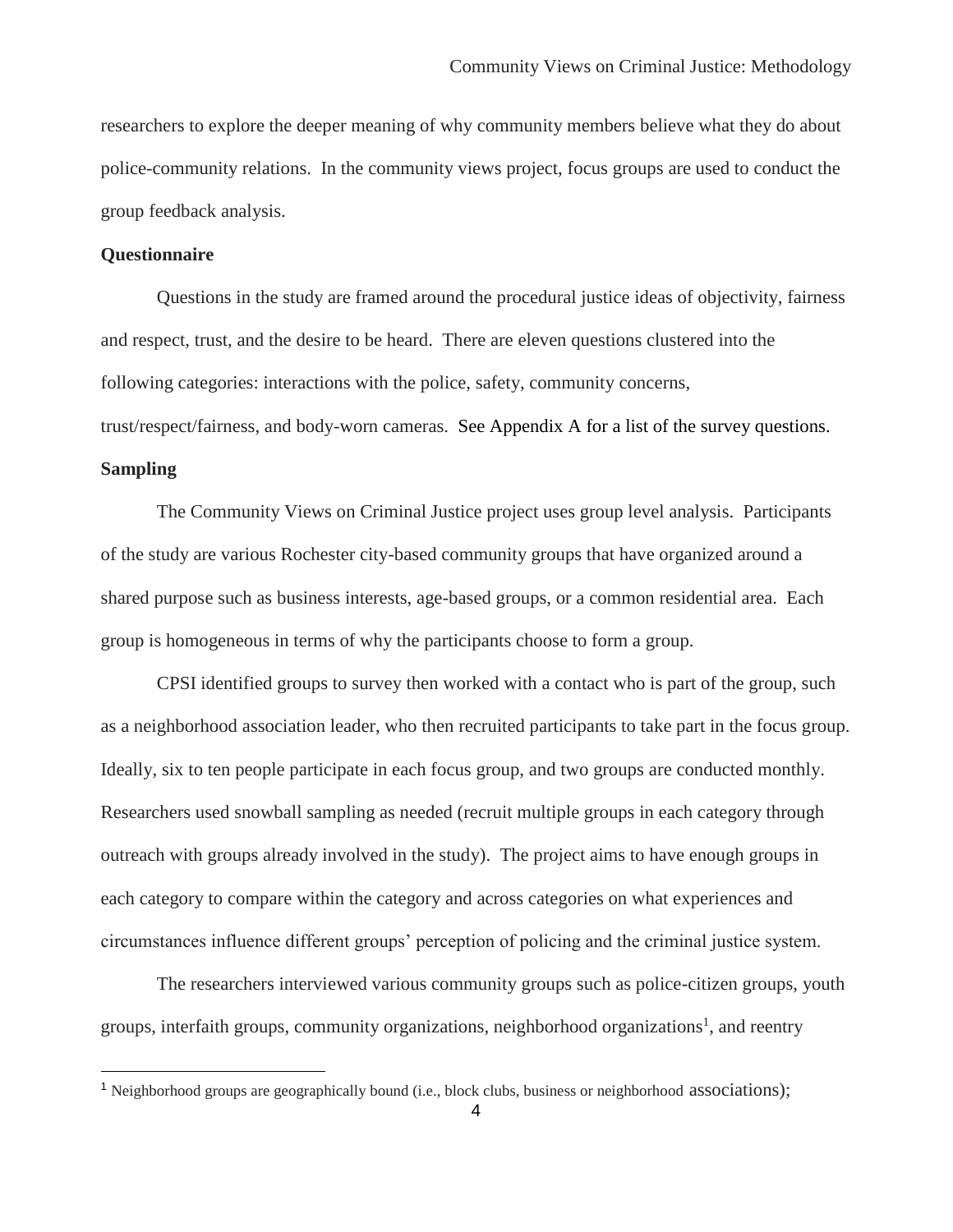groups, among others. See Appendix B for a list of group categories and subcategories the research team intends to recruit over multiple years of this project.

# **Assumptions**

The project is built on three assumptions. First, researchers assume perceptions will vary across groups. Second, words or phrases may hold different meaning to different community groups. Lastly, community views on criminal justice will change over time depending on local or national events and/or policies. These assumptions are important because they present estimates of possible cause and effect relationships that can be explored.

#### **Defining Procedural Justice Terms**

As described above, procedural justice concepts are driving the community views project. It is important that the terms are defined. For the CPSI research team, safety is feeling comfortable, a sense of not being harmed physically or mentally. Trust is based on previous experiences and is a willingness to let go of self-protection because of the belief that people will do what they say and consider your best interest. Fairness, dignity, and respect all have overlapping themes like being treated as a human with courtesy, empathy, and value. Finally, being heard means being listened to and understood, and that subsequent actions take into account what is said.

### **Focus Group Roles and Procedure**

Members of the CPSI research team conducted in-person focus groups that include a clickerbased survey using Turning Point technology followed by group discussion. Team members have delegated roles: a lead facilitator, and two notetakers. The lead facilitator is the main speaker driving the focus group. His or her primary job is to lead the overall group discussion, ask questions, and keep the conversation focused in the direction of the desired topic while timekeeping

community groups have participants from many areas of the city (i.e., reform-advocacy groups or training groups).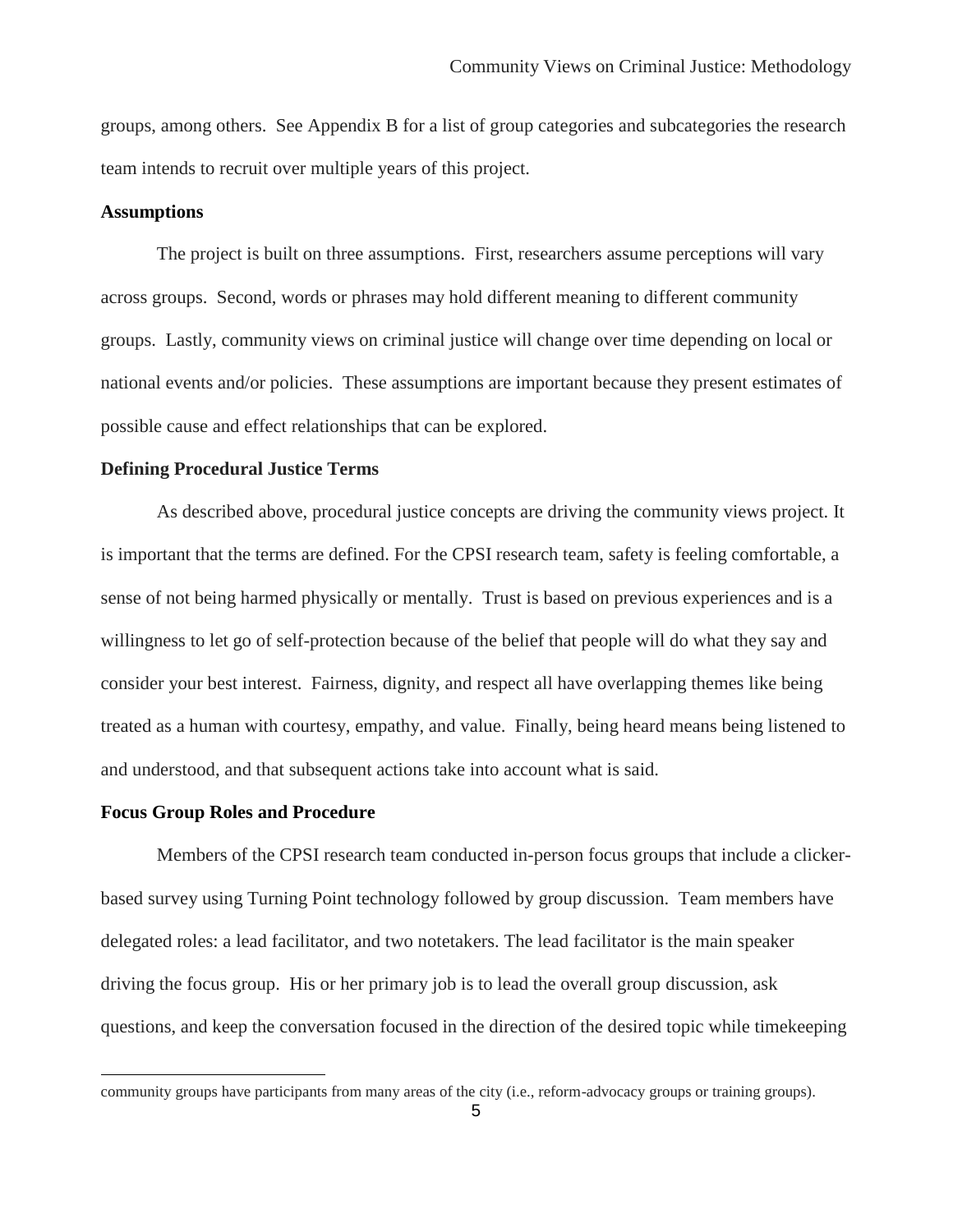for the group. The job of the notetakers is to take thorough notes on everything that is said. The notetaker does not record names or other identifying information. The purpose of having two notetakers is to ensure internal validity of the study. The team also uses an assistant facilitator as needed. This is a transitional role where students can gain experience and confidence inserting probes to help guide the conversation, with the purpose of eventually taking on a lead facilitator role in future focus groups.

The agenda for each focus group is as follows: First, the research team will introduce themselves including their roles, and all participants will share their name and neighborhood. Then the clicker technology is explained to the participants. Next, facilitators ensure the understanding of confidentiality including no personal information revealed in the group will be shared. The formal group process begins with an icebreaker question and practice using the Turning Point clicker technology, followed by a brief discussion to help make the group comfortable with the process. All survey questions with the response options are projected onto a screen and read aloud to participants. Following the survey question, each participant anonymously logs an answer to the question using the clickers to record results. Turning Point software immediately generates a graph of participants' responses to the question which is used for the group discussion.

There are five sections of questions during the focus group session (see Appendix A). Following each section, results of the group responses are displayed and a discussion is facilitated with probing questions that cluster around topics raised by the original question polled. Probe questions are used to ask the group about their meaning of key terms such as "best" or "dignity." Notetakers record the discussion for analysis by the research team.

After the focus group, all team members update, clarify and code notes on the session. Notes are coded under each cluster heading highlighting: key points of the group, whether the

6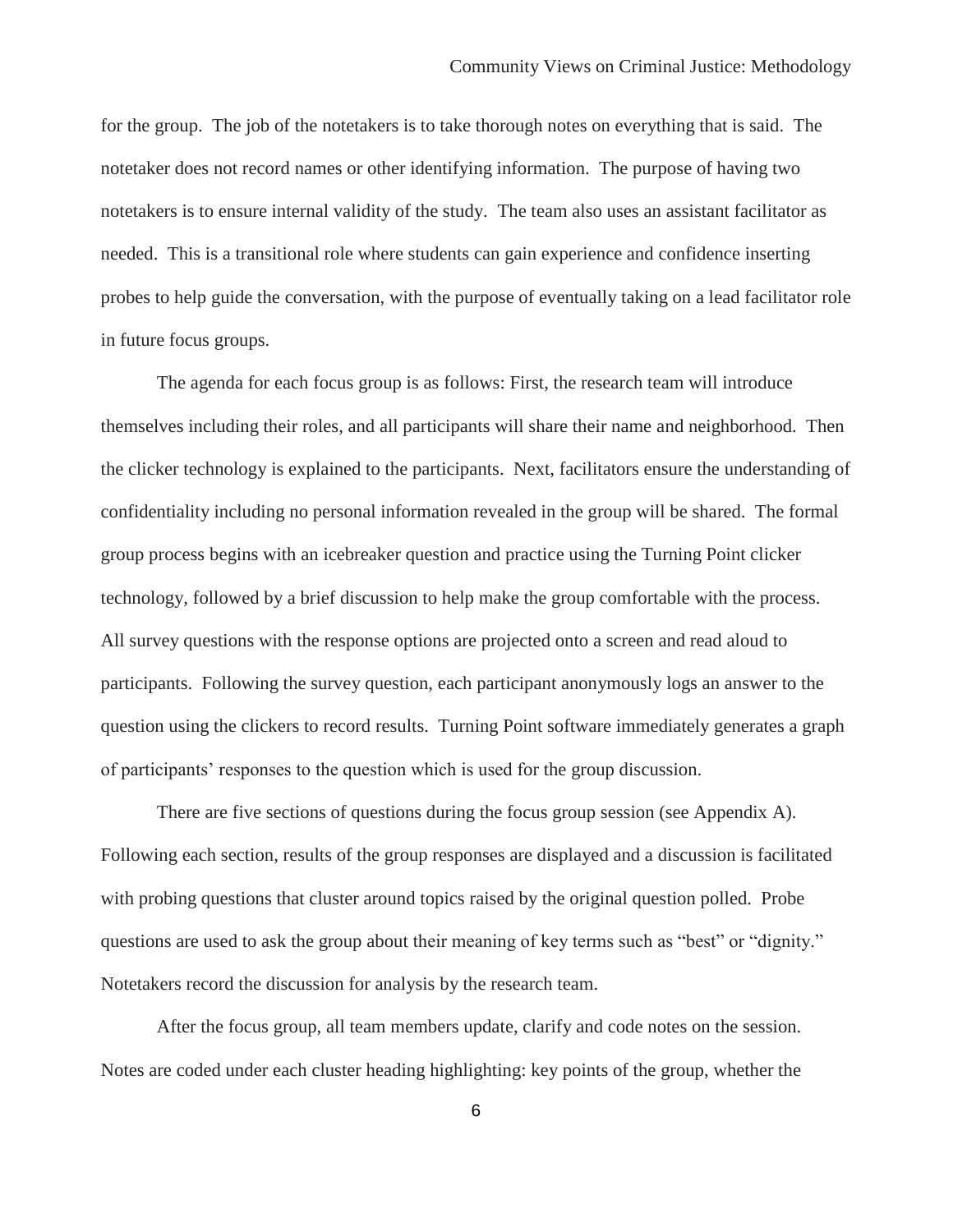points were group census or individual opinion, direct quotes, surprising elements and a summary of overall feelings and opinions. Within 48 hours of the focus group, the research team meets to debrief and compare coded notes to generate a consensus on themes from the focus group in preparation for writing the report.

# **Reports**

Reports on each focus group highlight survey responses as well as the qualitative results (i.e., the meaning of trust, fairness, respect, and similar topics drawn out of the group discussion). To ensure that each group remains anonymous, individual reports are kept internal to CPSI and are sent only to the group who provided the information. Every three months, a quarterly report is compiled summarizing all groups conducted in the quarter. These reports are circulated to the public, to the groups who took part in the study, appear on the CPSI website, and are provided to justice system administrators (please see working papers, *Community Views on Criminal Justice: Quarters 1, 2, 3, & 4 Reports* for more details).

# **Conclusion**

Procedural justice principles related to policing as well as knowledge gained from other CPSI community research such as the Trust Information Programs and Services (TIPS) initiatives show that citizens' perceptions and feelings towards police greatly influence police-community relations. This project's focus groups will provide meaningful descriptions and context beyond hard statistics. This study addresses a critical gap in the field: data gathered directly from the community. Project reports help provide actionable recommendations for improving relationships between the local criminal justice system and stakeholder groups in the Rochester community.

7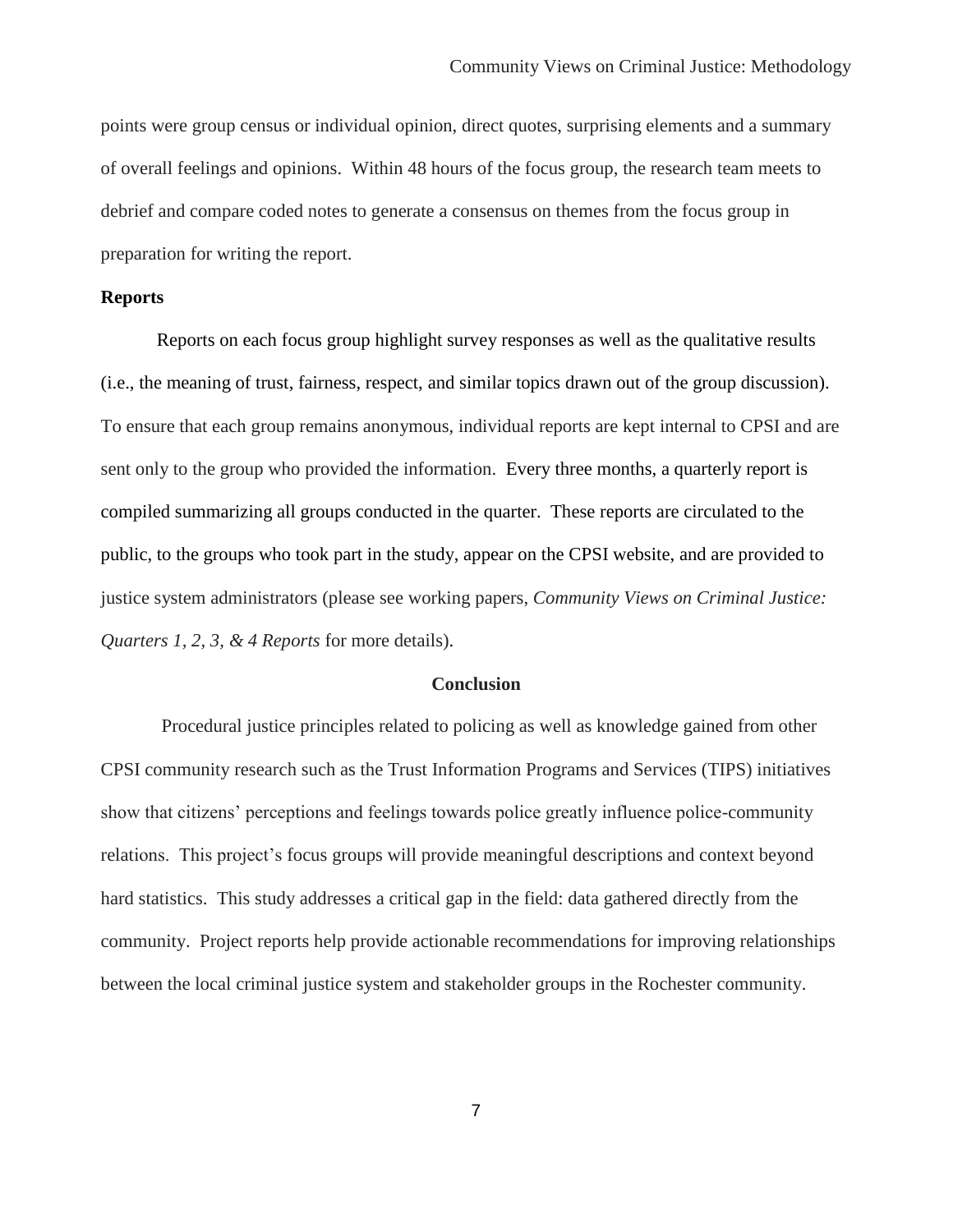# **Appendix A: Survey Questions**

Survey questions with the response options are listed below. Questions are asked in five sections; participants discuss probe questions following each section's survey questions. For a list of probe questions used in this project, contact the authors listed on the cover page of this report.

Section 1: Interaction with Police

- 1. Have you had any contact or interaction (by phone, office, car, on the street, etc.) with a member of the Rochester Police Department (RPD) in the past 6 months? (Yes, No)
- 2. How did the interaction with the police get started? (I called 911 or approached a police officer on the street or elsewhere; A police officer approached me or stopped me on the street or elsewhere; No recent interaction)
- 3. Would you describe your most recent interaction with the police as… (Good, Bad, Neither good nor bad, I did not have contact with police in the last 6 months)

Section 2: Safety

4. How safe do you feel in your neighborhood at night? (Very safe, Somewhat safe, Somewhat unsafe, Very unsafe)

Section 3: Community Concerns and Trust

- 5. Overall, how satisfied are you with police responses to community concerns? (Very satisfied, Somewhat satisfied, Somewhat unsatisfied, Very unsatisfied)
- 6. I trust the police to do what is best for the community. (Strongly agree, Agree, Disagree, Strongly disagree)
- 7. Overall, the criminal justice system (police, courts, probation, prisons, parole, etc.) tries to do what is best for the community. (Strongly agree, Agree, Disagree, Strongly disagree)

Section 4: Dignity, Respect and Fairness

- 8. Police officers in my community are generally fair in the way they enforce the law. (Strongly agree, Agree, Disagree, Strongly disagree)
- 9. The police in my community generally treat people with dignity and respect. (Strongly agree, Agree, Disagree, Strongly disagree)
- 10. The criminal justice system generally treats people fairly (Strongly agree, Agree, Disagree, Strongly disagree)

Section 5: Body-Worn Cameras

11. The use of body-worn cameras is good for the relationship between police and this community. (Strongly agree, Agree, Neutral, Disagree, Strongly Disagree)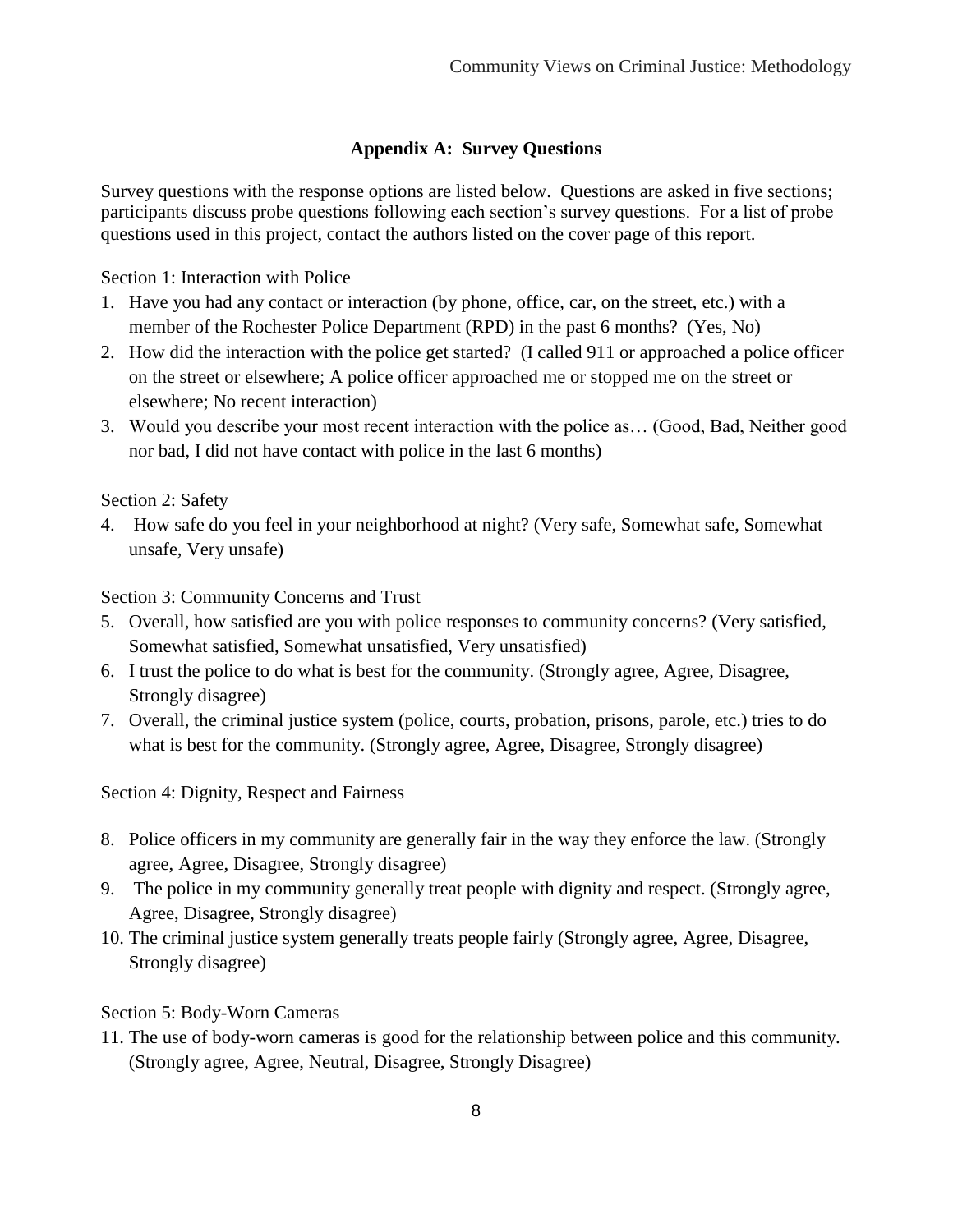| <b>Group Category</b>     | <b>Group Subcategory</b>             |
|---------------------------|--------------------------------------|
| Reentry                   | Reentry organization staff           |
|                           | Reentry participants                 |
| Youth                     | At-risk youth organization staff     |
|                           | At-risk youth participants           |
|                           | Young people                         |
| Community                 | Training groups                      |
|                           | Reform-advocacy groups               |
| Neighborhood <sup>2</sup> | Neighborhood associations or block   |
|                           | clubs                                |
|                           | <b>Business associations</b>         |
|                           | Community organizers                 |
| Police-Citizen            | Police Citizens Interactive          |
|                           | Committee (PCIC) groups              |
|                           | Police and Citizens Together Against |
|                           | Crime (PAC-TAC)                      |
|                           | Neighborhood Watch                   |
| Faith-based               | Churches                             |
|                           | Synagogues                           |
|                           | Mosques                              |
|                           | Coalition groups                     |
| Recent Immigrant          | Recent immigrants                    |
|                           | Immigrant organization staff         |
| Homeless                  | Homeless people                      |
|                           | Homeless organization staff          |
| Elders                    | Elders                               |
|                           | Elder organization staff             |
| <b>Elected officials</b>  | City officials                       |
|                           | City Council                         |
|                           | Monroe County officials              |
| Law enforcement           | RPD patrol officers                  |
|                           | RPD crime prevention officers        |
|                           | <b>Locust Club</b>                   |
|                           | Civilian Review Board through        |
|                           | <b>Center for Dispute Settlement</b> |
|                           | Probation and parole                 |
|                           | Monroe County sheriff and officers   |

**Appendix B: Types of Groups to Recruit** 

 $\overline{a}$ 

<sup>&</sup>lt;sup>2</sup> Neighborhood groups have participants who are all from the same geographically-based area of Rochester; community groups have participants from many areas of the city.